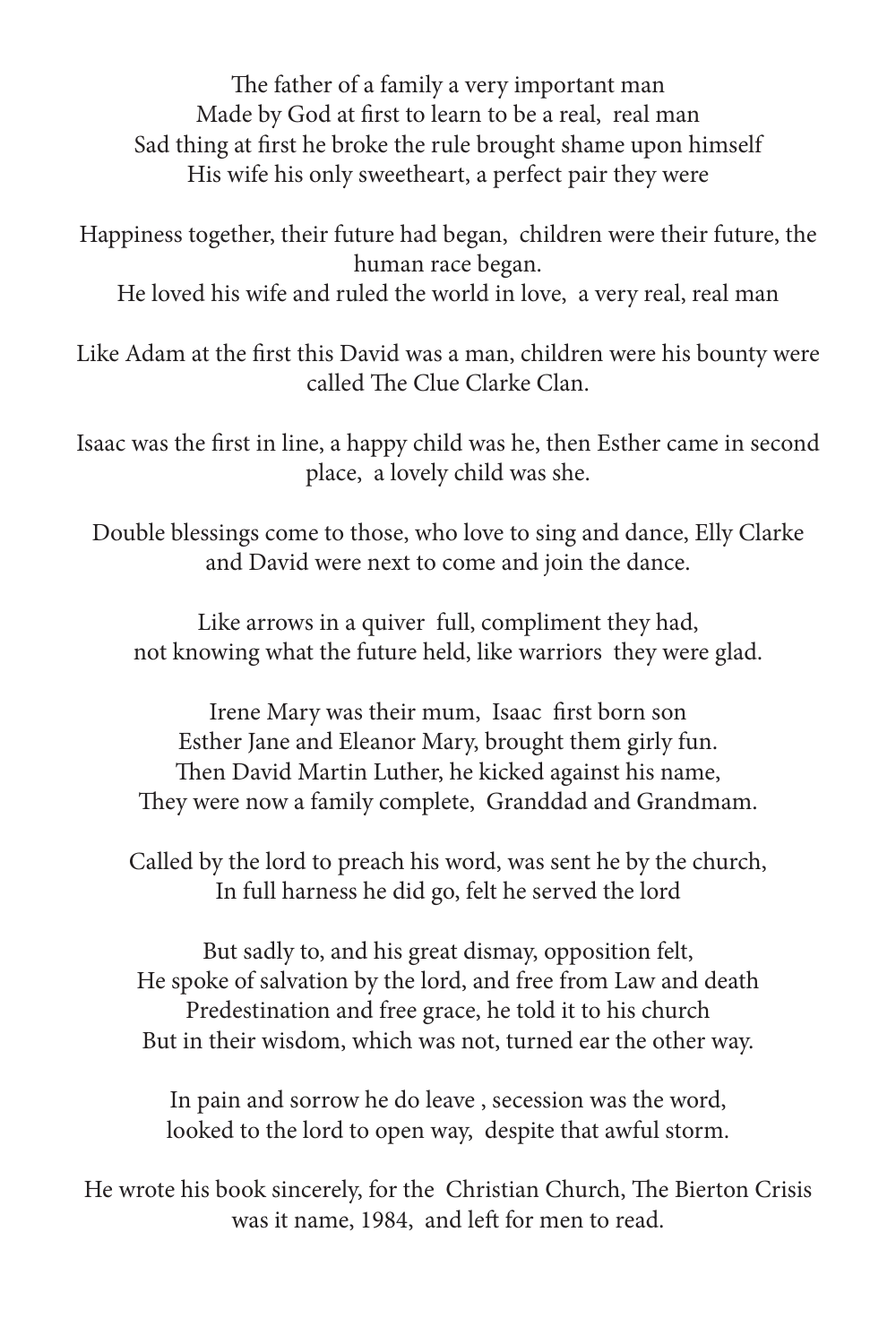It was then, unlike Job who was a righteous man, troubles came David's way, a plight that turned to night, and downward path in sin.

Through many trials and troubles, their father took them through, And to his great and awful shame, he broke their families bliss.

Onwards sideways, left and right, life's troubles came their way, with no real father care, they family lost its way.

Despite the sinful ways of Dave the family was still blessed The hand of God stepped in, and gave them certain rest.

Although David turned back on God, new wife he was given, With love and new blessings came, in disguise from God.

There came a very special child, Rebekah was her name, a sparking, sparkling child, she too was called by God.

She worked to please her mum and dad, and gained great knowledge too, Cardiff university, Bachelor degree.

But this new marriage was not good, much baggage brought contention, which serves to show not free from their resent past

When seeking peace and harmony, this love struck pair did look proposal put to live for God, and follow Christian book

This was to much for David's wife, refused to call him Lord. Argued till cows came home for remedy he did look Fled to his house Hayling Close took pen and wrote his book.

The lessons he had learned from God, to practice it was put The doctrines of the gospel shone brightly, from bible book And few he found understood , some thought he had mistook.

Like David in the bible, the Lord had plans for him Although he sinned, and did bad deeds, and cause his family grief In spite of awful pain and hurt, they too were blessed by God, They too can thank the lord, for blessings they received.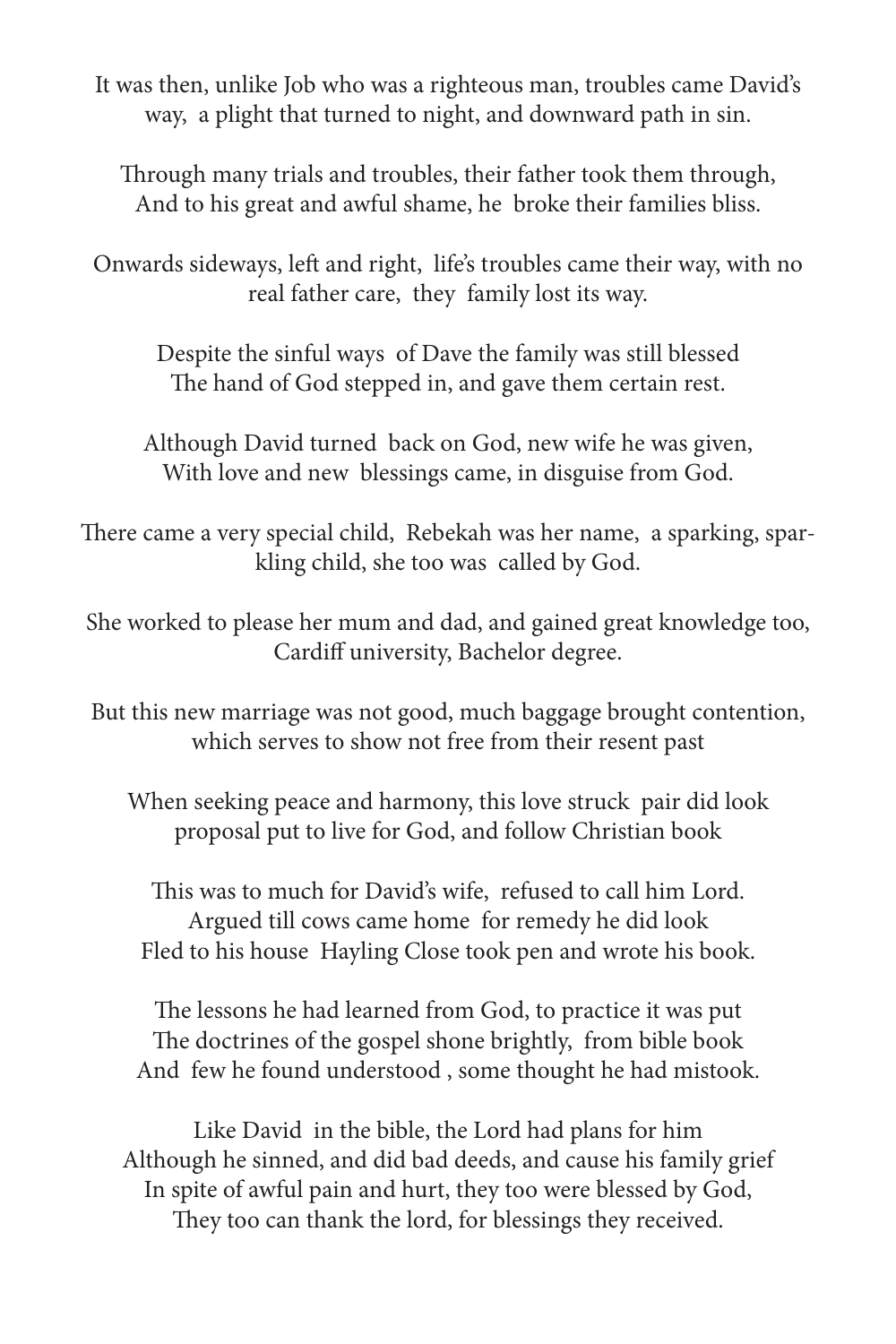Back to David's early past, the story must be told. His early past had not been good, no love, nor fear of living God he lived the life he lived

His youthful ways and criminal trait, turned him rather bad When brother Michael, likely lad, came home from Borstal spell Further trouble with the law, to prison both were sent

Borstal training did Dave no good, a hardened youthful lad No thought of God or doing right, live a life of crime Until arrested by the Lord on awful acid trip

He turned his life around that night, from crime to follow God. Learned him how to read the book, to learn of Jesus Christ.

Three years he leaned the things of God, by reading holy book and then those Christian works of men, intent to follow him.

At Bierton Baptist , Strict they were, encouraged Christian walk When learned of his call to tell, the wonderful works of God, was sent to gospel preach

> This David was truly blessed, and now a family man intent to serve the Lord, and do the best he can.

> It was from this blessed life, that he our David fell brought much pain and grief, to family and to all.

Thanks be to God, those loved by Him, are never left to roam A second call to leave his sins, a prodigal returned

On his return from sinful ways, was blessed with wife and child, but trouble was yet still ahead, a further trial from God.

Wayward Church and elders, in the Christian world moved our David to protest, their back slid'en wayward ways.

Having learned the ways of God, he penned his mind for them But with stubborn sinful pride, turned they from the Word.